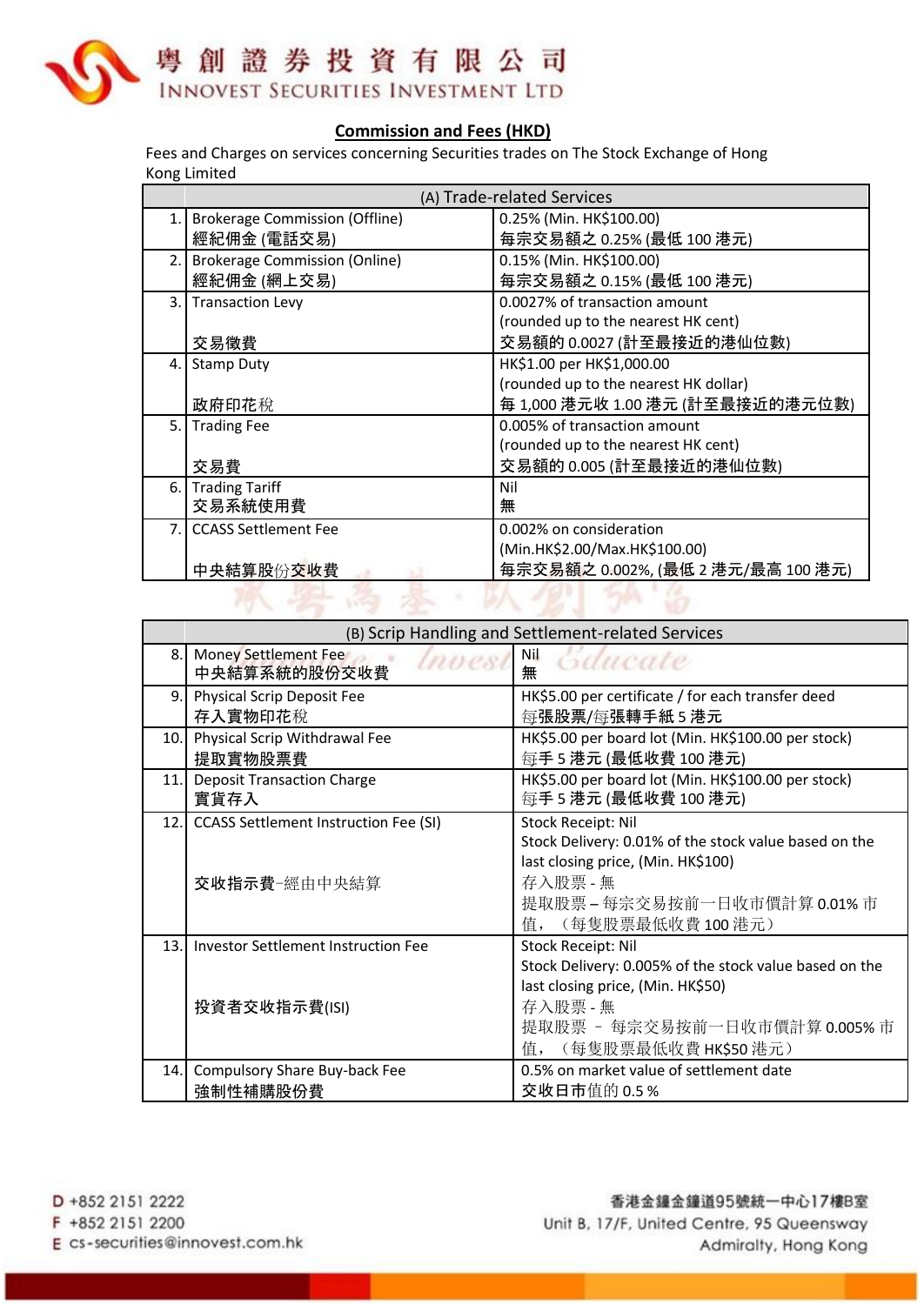粤創證券投資有限公司

**INNOVEST SECURITIES INVESTMENT LTD** 

| (C) Account Maintenance |                                                   |                                                   |  |  |  |
|-------------------------|---------------------------------------------------|---------------------------------------------------|--|--|--|
| 15.                     | Custody Fee                                       | Nil                                               |  |  |  |
|                         | 存倉費                                               | 無                                                 |  |  |  |
|                         |                                                   |                                                   |  |  |  |
|                         | 16. Scrip Fee for Book Close                      | HK\$2.00 per board lot                            |  |  |  |
|                         | 登記過戶費                                             | 每手2港元                                             |  |  |  |
|                         | 17. Collection Fee of Cash Dividend               | 0.5% of gross dividend amount (Minimum HK\$30.00) |  |  |  |
|                         | 代收現金股息費                                           | 股息金額之 0.5%, 最低收費 30 港元                            |  |  |  |
|                         | 18. Collection Fee of Scrip Dividend              | 0.5% of gross dividend amount (Minimum HK\$30.00) |  |  |  |
|                         | 代收股票股息費                                           | 股息金額之 0.5%,最低收費 30 港元                             |  |  |  |
| 19.                     | Collection Fee of Bonus Issue                     | HK\$2.00 per board lot, minimum HK\$30.00         |  |  |  |
|                         | 代收紅股費                                             | 每手2港元, 最低收費30港元                                   |  |  |  |
| 20.                     | Corporate Action Fee for Rights / Warrants        | HK\$2.00 per board lot, minimum HK\$30.00         |  |  |  |
|                         | Exercise / Open or Cash offer                     |                                                   |  |  |  |
|                         | 行使供股權 / 認股證的企業行動費                                 | 每手 2 港元, 最低收費 30 港元                               |  |  |  |
| 21.                     | Rights issue Entitlement Charge                   | HK\$2.00 per board lot, minimum HK\$30.00         |  |  |  |
|                         | 代收供股權收費                                           | 每手2港元, 最低收費30港元                                   |  |  |  |
|                         | 22. Fee for Excess Rights Application             | HK\$2.00 per board lot                            |  |  |  |
|                         | 申請額外供股權費                                          | 每手2港元, 不設最低收費                                     |  |  |  |
|                         | 23. Fee for Open Offer / Cash Offer               | HK\$100.00 per transaction                        |  |  |  |
|                         | 代客行使認股證費                                          | 每宗交易 100 港元                                       |  |  |  |
|                         | 24. Fee for tendering Shares under a Takeover Bid | 0.125% of transaction amount                      |  |  |  |
|                         |                                                   | (Min. HK\$100.00 per transaction)                 |  |  |  |
|                         | 在收購要約下提交股份費                                       | 所需金額之 0.125%, 每宗交易最低 100 港元                       |  |  |  |
|                         | 25. Fee for Handling Share Consolidation / Split  | Nil                                               |  |  |  |
|                         | 股票合併及分拆收費 <i><b>的复</b>制的</i>                      | 無<br>sduoato                                      |  |  |  |

D +852 2151 2222 F +852 2151 2200 E cs-securities@innovest.com.hk